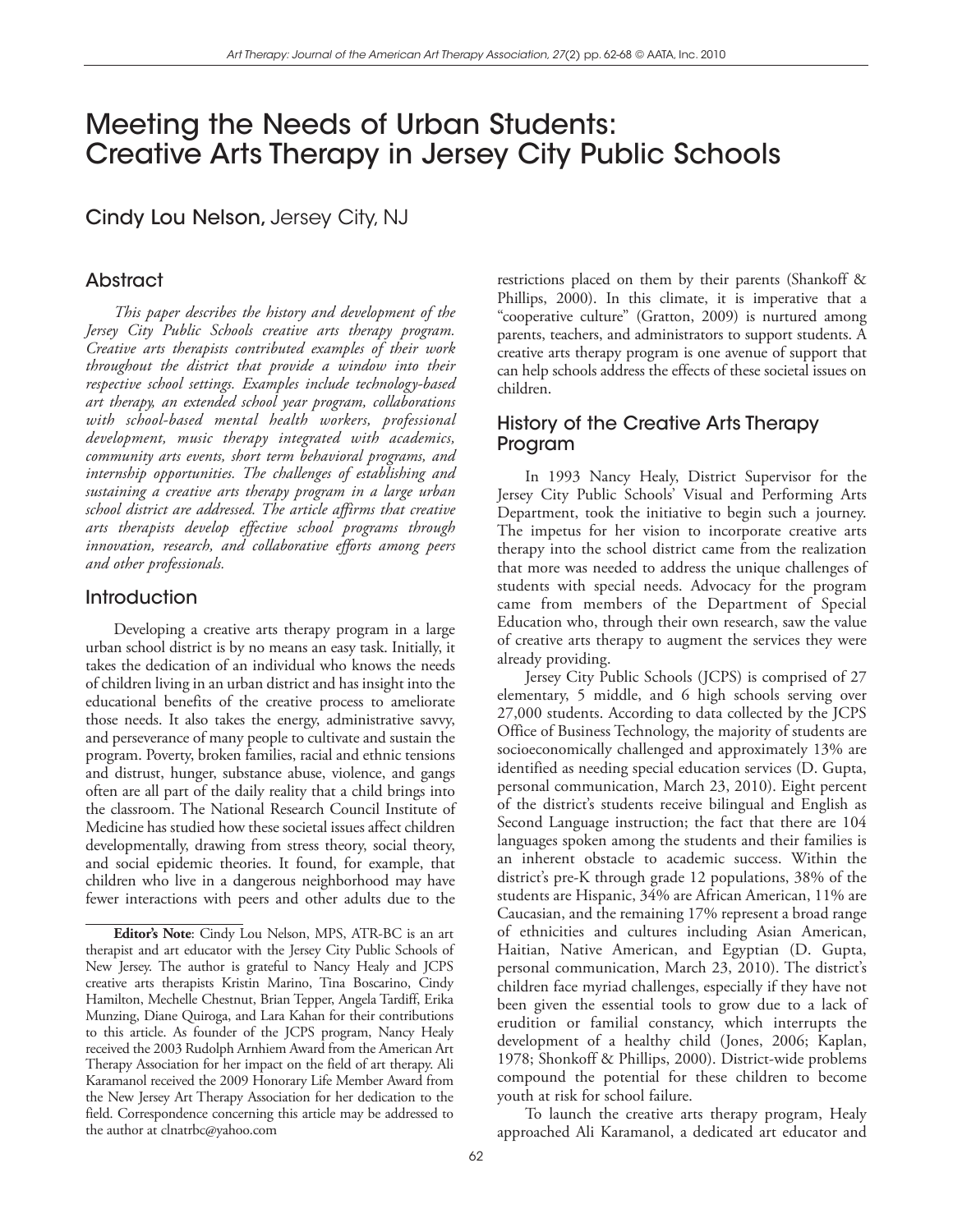child advocate in the district at the time, to see if she would be willing to help develop the program as its first art therapist. Karamanol began studying art therapy and held great enthusiasm for the benefits it would bring to her students. Through constant lobbying, Healy won approval to expand the services. Grant monies allowed further growth; as principals and administrators learned more about creative arts therapy and observed its effectiveness firsthand, they prevailed upon the district to continue the expansion by hiring therapists. Advocacy from professional organizations such as the Art Educators of New Jersey brought to light the development of the JCPS creative arts therapy program at their annual conferences. In turn this generated interest in other school districts to pilot similar programs with their own students.

Fifteen years later, the JCPS creative arts therapy program has 10 art therapists and 5 music therapists who serve general education and special education students in 16 schools. From its simple beginnings, a solid foundation and dissemination throughout the district has enabled the program to flourish. These factors, along with weekly team meetings for collegial support, have allowed the program to address a broad range of social, emotional, and psychological issues within this large urban district. To create an understanding of the current creative arts therapy program in JCPS, described below, members of the creative arts therapy team were invited to contribute examples that provided a window into their unique work in the JCPS schools.

#### Change and Opportunity: Technology-Based Art Therapy

When the creative arts therapy program began, art therapists worked primarily with special education students who were placed in self-contained classrooms. Over the past 8 years JCPS has made many changes within the Department of Special Education, moving from selfcontained to inclusive classrooms in an attempt to mainstream children into general education. Each inclusive classroom has one certified elementary teacher and one special educator. The total number of students in each classroom averages between 20 and 28, with no more than 8 special education students. Both teachers work together with all students.

Change may cause apprehension and JCPS was not immune to some anxiety and resistance on the part of staff and students. However, change became an opportunity for art therapist Kristen Marino to utilize her training to help elementary and middle school teachers and students make the transition. Marino provides art therapy with small groups, individuals, and classroom-wide art therapy, and offers therapeutic workshops for the teachers. Program goals include improving self-esteem and confidence, understanding and dealing with emotions, developing positive coping and social skills, building character, and accepting differences.

Among the new and innovative programs that JCPS provides to all students, middle school students select electives in their areas of particular interest. Marino contracted with the Animation Project, founded by art therapist Brian Austin, to provide technology-based art therapy for students at a JCPS middle school. The Animation Project incorporates educational and therapeutic strategies to teach students computer animation skills using Autodesk 3ds Max*.* The goal is for these newly learned skills to become educational or career interests when the youth reach high school and beyond. The principal of the school affirmed the program, stating:

I am proud to say that the administration, staff, and students have high praises for the animation program. From the very beginning the students were excited and motivated to learn. The staff worked with a wide range of students varying in ability levels, as well as various social and emotional levels. The students thrived in the program. There was a marked improvement in student attendance and overall performance. The culminating activity was a screening of all of the students' individual projects. They were recognized by their teachers and peers with rave reviews. It was a huge success. We look forward to a continued collaboration and even greater successes.

## Special Needs: Extended School Year Program

In 2008 art therapist Tina Boscarino was hired to work with children with autism in the JCPS Extended School Year Program. This program is offered to pre-K through high school students who are eligible for special education services. Therapeutic art lessons using puppetry, movement, and song are used to enable the children to work on multiple developmental issues as well as self-expression. For one lesson, children read *The Very Hungry Caterpillar* (Carle, 1969) and made butterfly sticks and finger puppets in response (Figure 1). The older children used modeling material for their puppets. Boscarino provided a puppet theater and arranged for a group of older students to perform improvisational plays for the transitional kindergarten classes, which are aimed at strengthening the students' readiness for school. The special education supervisors overseeing the Extended School Year Program realized the benefits of art therapy for the children and hired two art therapists for the following summer.



Figure 1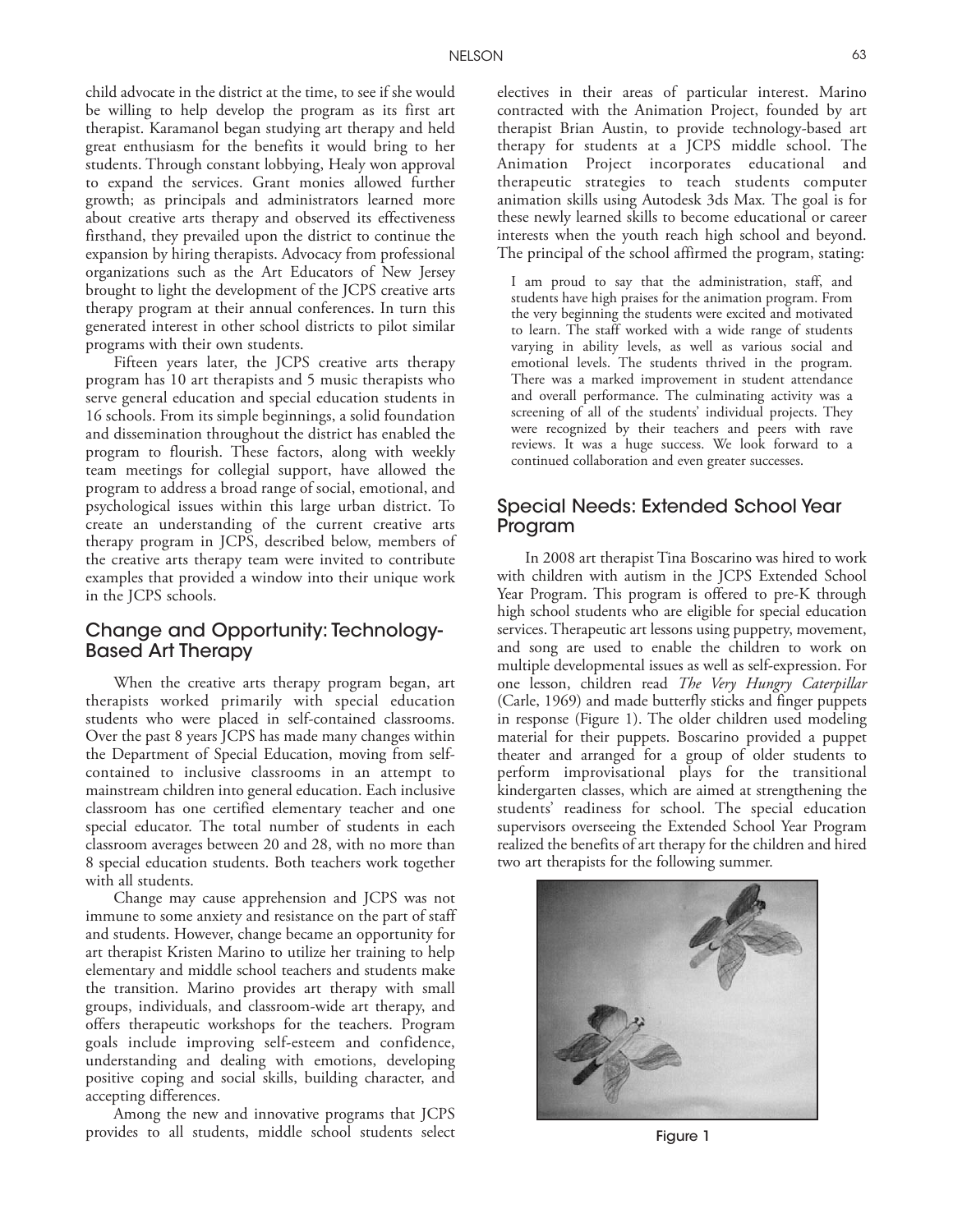#### Collaboration and Professional Flexibility

An elementary guidance counselor referred several children to a school's creative arts therapy team for bereavement counseling during the 2008–09 school year. Music therapist Salomi Massaras and art therapist Cindy Hamilton, along with a licensed clinical social worker, collaborated to address these students' needs. The clinicians provided the school administrator with a proposal that included a consent form to participate, a student survey, a plan for how each modality would be utilized for the duration of 8 weeks of sessions, and information for the parents of the participating children.

Six students met for 45 minutes once a week. To begin, Massaras introduced each group member, discussed expectations for the group, and asked students to sign a statement that addressed the need for confidentiality. For each session Massaras played music that related to the loss of a loved one and helped the students create music about their own individual losses, which they performed for one another. Afterward the social worker on the team helped the children talk about what they were experiencing, using feeling words and dramatic play as additional tools for expression. Hamilton distributed magazine images and a variety of papers to the children that they could use to create artworks to describe their loved ones with images and words. All the students were given the opportunity to share their work and participate in the discussion. For the final group project, the children created a memory box dedicated to their lost family members. Hamilton noted that among these children, loss often is not talked about or processed and therefore may lead to further problems in school. The children were able to express themselves in a safe, nonjudgmental environment facilitated by the professional considerations and collaborative efforts of the creative arts therapy team.

#### Integration of Academics and Therapy

The combination of therapy with didactic support can help children in need of special education achieve by strengthening academic and emotional goals. Among the middle school students with whom music therapist Mechelle Chestnut works is Jesse (pseudonym), a seventh grader who was placed in a self-contained special education transition class. Jesse was reading at the second-grade level, his short-term memory was undependable, and he was classified as cognitively impaired. Although he had many friends and acquaintances in school, Jesse also had emotional outbursts and low self-esteem. In music therapy they improvised: Jesse on drums and Chestnut on keyboard. Playing with a simple yet defined rhythmic structure, Jesse relied on Chestnut for direction: when to begin the song, when to take a solo, and when to end. Occasionally he led the improvisation in dynamics (the degree of sound intensity) and quieted down or made eye contact to signal Chestnut when he wanted her to take the lead. When they recorded music, the process of listening back stimulated an unusual degree of reflection in him. Jesse enjoyed hearing the good parts and was embarrassed about the bad, but above all he was surprised to hear himself.

In addition to music they worked on alphabet sounds, reading, and spelling. They developed a routine: when Jesse encountered a word he did not know or could not read, he spelled and sounded it out with Chestnut. He wrote the word on a note card that he also signed and dated to take ownership of his achievement. Together they reviewed all the note cards and, with encouragement, he shared the new words with his teachers. Whenever he spelled a word correctly, he smiled and became more animated. Chestnut and Jesse alternated all year between playing music and reading, with a few emotional crisis sessions in the mix. At the end of the year they reflected on this process and his achievements. Jesse, who typically walked coolly in the hallways despite having been in numerous fights, now sobbed. When asked why, he responded, "because I worked so hard and my mom is proud of me."

In Jesse's case, the flexibility of his therapist's approach in combining music therapy with didactic support helped him find what he needed in order to achieve; his articulation of his achievement confirmed his positive selfaffirmation. The therapist's insight and holistic understanding were essential for the success of creative arts therapy in this academic setting.

## Community Art Expression

The first annual community art project for one of JCPS elementary schools took place in February 2007. The event was intended to facilitate community expression, to strengthen resolve as a community, and to give support and hope through creativity. It also was an opportunity to creatively engage the parents and to inform them of the



Figure 2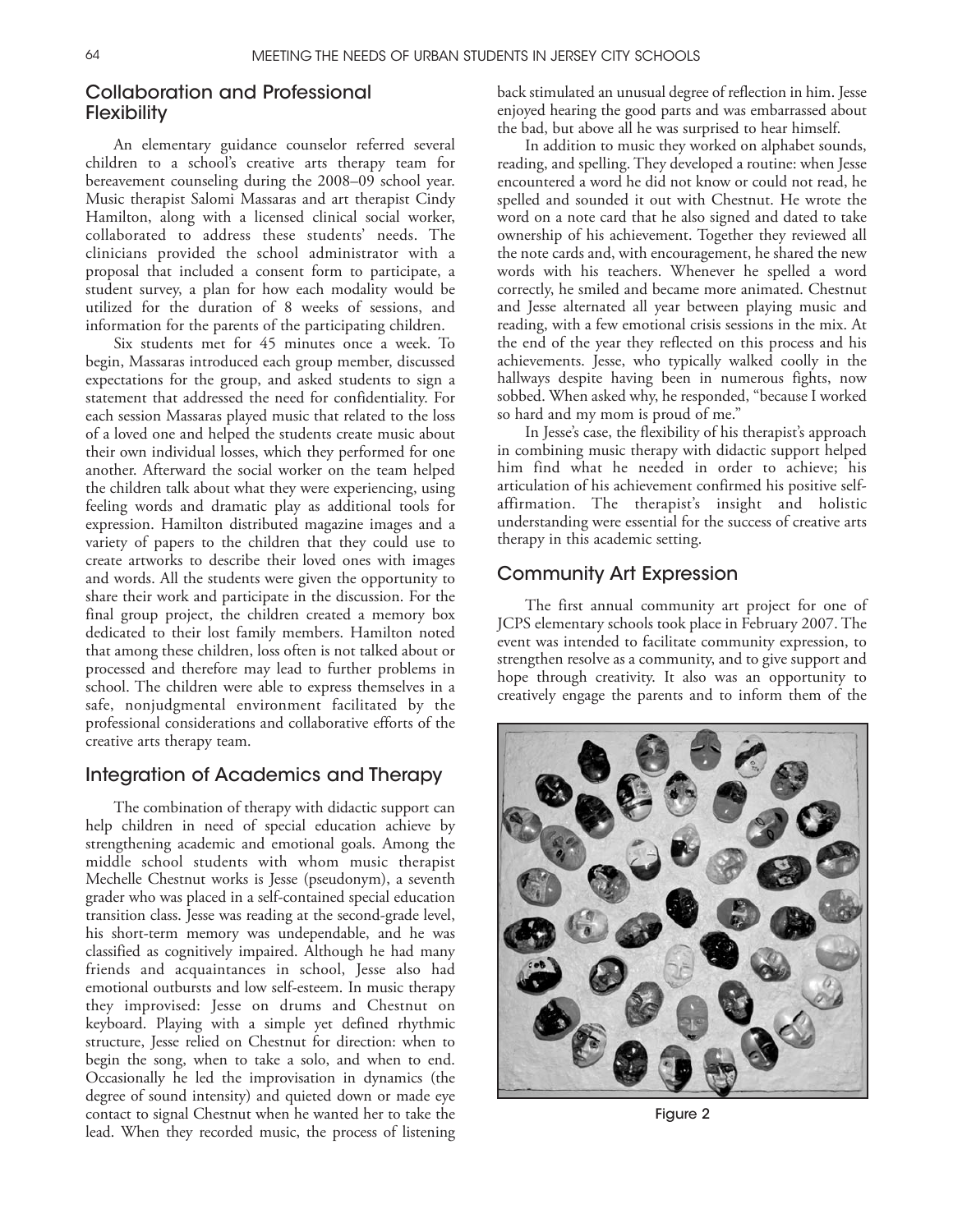creative arts therapy program. Organized as a "back to school night," the event was a constructive and enlightening experience for the staff, parents, and neighborhood community.

Prior to the event, art therapist Brian Tepper cast a variety of plaster masks that were reflective of different cultures. Tables were set up with the cast faces and painting materials for the attendees to use. The number of parents, children, and staff who participated in this creative expression and who stated that they had enjoyed themselves confirmed the event's success. Although each mask was a unique, individual creation, when assembled into one installation a visible sense of community emerged (Figure 2). Tepper found that people from diverse backgrounds came together in a positive way to collectively understand and secure a more promising future for their children.

#### Building Staff Cohesion

In an effort to provide professional development in one JCPS school, art therapist Angela Tardiff was asked to implement a creative arts therapy workshop for the staff. The principal initially saw the workshop as an opportunity to enhance the classroom teachers' repertoire of effective activities. Tardiff's intent was to address a number of the staff's needs simultaneously, which included relaxation, staff cohesion, morale, and professional identity. Upon discussing the plan with the principal, Tardiff was given the freedom to facilitate and structure the session with open parameters. This was a welcomed opportunity for her to utilize her expertise without imposed, counterproductive expectations, as well as to educate the teachers about art therapy.

The teachers rotated through three 90-minute sessions. Attendees viewed a public access television segment of *Classroom Close-up*, *NJ,* produced by the New Jersey Education Association, that documented an actual art therapy session conducted at a JCPS school and a follow-up interview by Ali Karamanol. Tardiff then gave a presentation on school art therapy and offered a hands-on activity called "Coil Pots with Self Symbols." After viewing teacher- and student-made samples, the attendees drew graphic symbols of one of the following: (a) something that they enjoy doing or take pride in; (b) a place that makes them feel relaxed, safe, happy, and comfortable; or (c) someone who makes them feel loved, cared for, accepted, valued, and special.

The participants created the symbols with modeling material and attached these to the outer surface of the pots. Many moved beyond their initial resistance and uncertainty to find that they enjoyed the art experience. Several teachers were proud of their final pieces and expressed feelings of surprise that their efforts turned out so well. The workshop engendered staff cohesion, which was demonstrated by the attendees working together, providing positive feedback, and sharing laughter, ideas and supplies, and technical support to one another. Some teachers did not want to leave at the end and were bothered that they hadn't finished their pots. Others openly discussed the

personal relevance of their chosen symbols, as typically occurs in the process of art therapy. During the question and answer session that concluded the workshop, the feedback indicated that the staff had acquired a better understanding of what art therapy is and its benefit to students in their classrooms. Written feedback on the workshop assessment form was very positive and many attendees asked for future art therapy workshops.

#### Community Music

Two fourth-grade classes in a JCPS school participated in a program called Community Music during the 2008–09 school year, facilitated by Erika Munzing, the school's music therapist. The program was conducted as a classroom-wide therapeutic music experience that engaged all of the students in a cooperative group experience. The group size for both classes was 16 students; one was a traditional general education classroom and the other was an inclusive classroom for special education students. Community Music had several goals including improving social skills, building relationships among students, increasing self-esteem, and creating a sense of community in the classroom. Group expectations were that students would participate fully, collaborate with peers, and develop respect for themselves and others. Munzing presented the group with various musical and nonmusical experiences including games, drumming, relaxation exercises, musical instruction, formation of a music ensemble, and performance in a school concert.

Both classes began the program with disorganization, poor social interactions, emotional outbursts, and inappropriate behaviors; therefore, Munzing focused on team building and creating healthy boundaries for everyone in the classroom. Music therapy interventions were comprised of musical games that required group members to work together, drum circles that encouraged free expression, and group discussions about teamwork and feelings. As the group experience progressed, the students made improvements in interpersonal skills and there were fewer incidents of problem behaviors. From these beginning stages, the group process led to creating a musical ensemble in the form of a hand bell choir that accompanied other classes for the school's holiday concert. These performances were given high praise by teachers and administrators, and the students commented that they wanted to continue performing as a group in the future. Both classes came together in a new ensemble that performed in a concert at the end of the school year.

#### Grants: Connecting Curriculum, Cultures, and the Arts

In 2006 the JCPS Visual and Performing Arts Department partnered with the Newark Museum to submit and receive a grant entitled Arts Catalyst from the U.S. Department of Education's Professional Development for the Arts Educators Program. The grant provided in-depth professional development for art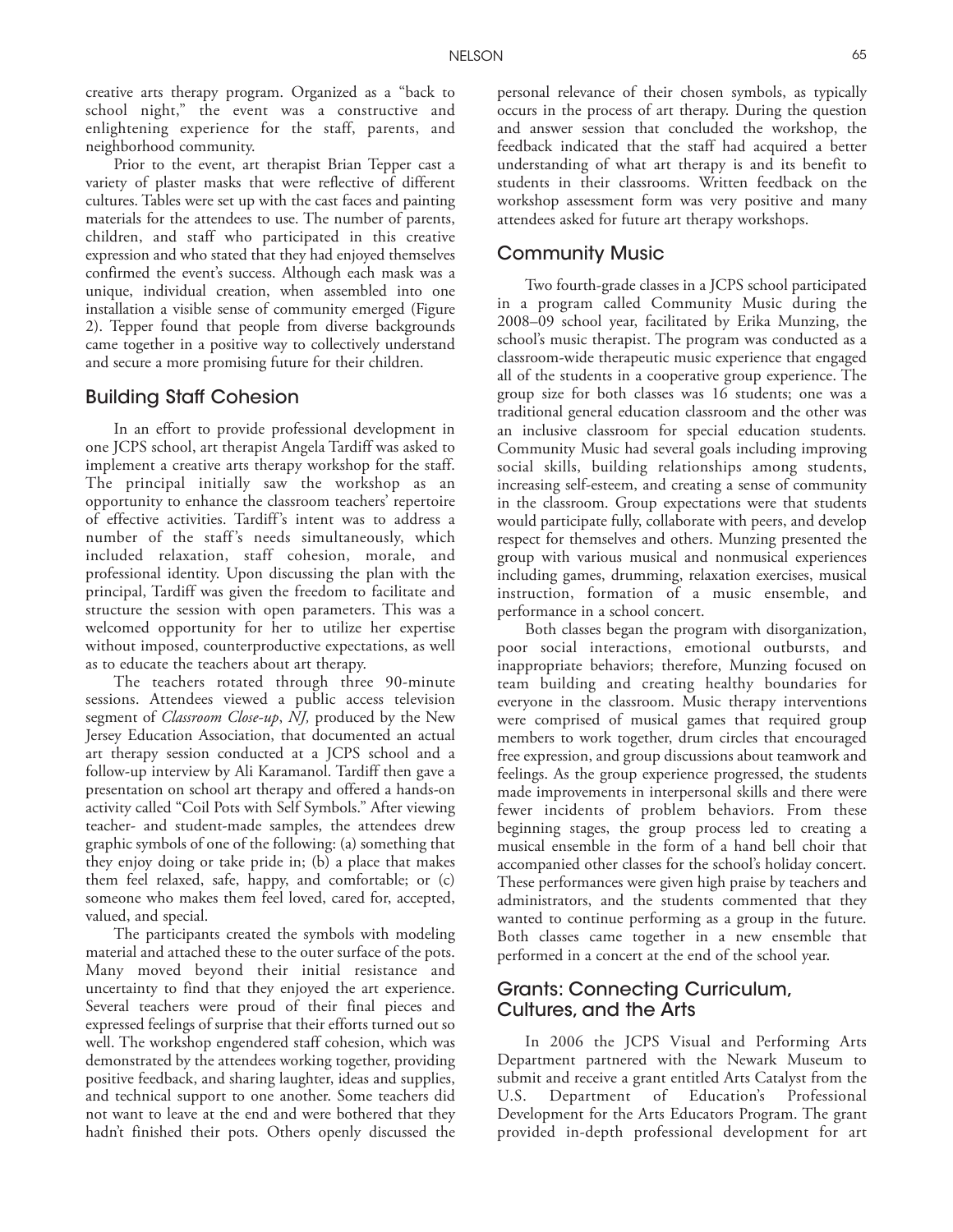teachers, creative arts therapists, and language arts teachers working with students in grades 6–8, using the resources of the Newark Museum. The theme of the 3-year grant program was "dress, shelter, and cultural celebrations" across the Americas, Asia, and Africa. Creative arts therapists participated by guiding participants to explore social skills, multicultural issues, and empathic knowledge of other cultures. Arts Catalyst successfully served more than 6,000 students and 136 teachers, creative arts therapists, and language arts specialists with shared, collaborative learning experiences. The final outcome of the project was a collection of CDs with lesson plans developed by the participating teachers and therapists, enhanced with images of art and cultural objects from the Newark Museum.

#### Behavior for Better Choices

Jersey City Public Schools provides two programs for children who have difficulty functioning within the rules of the district's student code of conduct and academic expectations. The students referred to the program often act out to relieve the pain of many failures and feelings of worthlessness. A creative arts therapist works with the students to help them consider their negative behaviors and improve on them.

The Better Choices program is an intervention for nonviolent general education students who have a history of difficulty in choosing appropriate problem-solving behaviors and so find themselves in violation of the student code of conduct. These students may be disruptive and create distractions in the classroom on a frequent basis. The Better Choices program teaches a combination of academics and behavior modification techniques to help students expand their repertoires of good decision making.

Zero Tolerance is a program that provides a safe place for both general and special education students who have been suspended from their home school due to engaging in acts of violence, bringing a weapon to school, or committing vandalism. These students frequently need much support and education to develop coping skills for dealing with oppositional or defiant behaviors or conduct disorders. Students are referred for up to 10 days depending on the severity of the infraction.

The art therapy interventions in this setting usually are brief and solution focused, addressing the "here and now" challenges of the students' lives. Riley (1999) observed that adolescents often find therapy to be an imposition or "form of torture inflicted by grown-ups" (p. 237). Many students are well defended, street smart, and not tolerant of inauthentic attempts by adults to "pry" into their belief systems and issues. According to Riley, listening and creatively responding to the student's reality can lead to a successful intervention; "uncertainty and flexibility are positive traits for the 'adolescent' therapist" (p. 18). Another effective approach is reality therapy, which helps students self-evaluate their actions to determine whether their actions are working for them (Prout & Brown, 2007).

In both programs the art therapist works closely with a social worker, teachers, and administrators; schedules appointments; and frequently deals with crisis interventions. Flexibility is needed to address inconsistent attendance that results from internal as well as external pressures that affect the students' daily psychological thermostats. The art therapy room offers space and materials to explore their own conflicts, and to work with a therapist whose most effective role usually is to listen and to inquire nonjudgmentally as a "curious observer." The chaos typically found in this milieu and the fear that it may provoke can be wearing on the therapist's sense of balance, but the rewards gained with students who respond favorably to therapeutic intervention reaffirms the essential component of hope needed to continue providing support.

#### Interns Experiencing Diversity

Jersey City Public Schools provides diverse learning experiences for creative arts therapy interns in particular settings within the school district. Diane Quiroga from Caldwell College in New Jersey and Lara Kahan from the School of Visual Arts in New York were two recent interns who experienced a structured school schedule, opportunity to lead classes in therapeutic art approaches, and team collaboration with general and special education students in both an educator and art therapist role. The long-term setting allows the intern to build a therapeutic relationship with the children for an entire school year and to witness student progress over time.

Both interns agreed that although they had completely different experiences in their respective settings, they both gained knowledge and hands-on experience, providing them with confidence as they continue in the field. Opportunities to work with diverse multicultural issues, children with special needs, and technologically advanced tools give interns specific advantages in the art therapy field.

#### Collegial Support

One of the benefits of the JCPS creative arts therapy program is the weekly team meeting. Each creative arts therapist contributes to professional development requirements by presenting on a topic during the year. This allows the team to share techniques and cases, and to dialogue on pertinent practice issues. The approach each creative arts therapist takes is as unique as the character of his or her school. Lively discussions brought on by administrative differences and preferences within each location provide team members with insight for dealing with future challenges.

These collegial gatherings also allow time for dialogue on areas that continue to challenge school arts therapy such as the integration of the creative arts therapy program with the New Jersey State Board of Education's Intervention and Referral Services program, the Individuals with Disabilities Education Act, and the needs of students with Individual Education Programs. The benefit of having the team be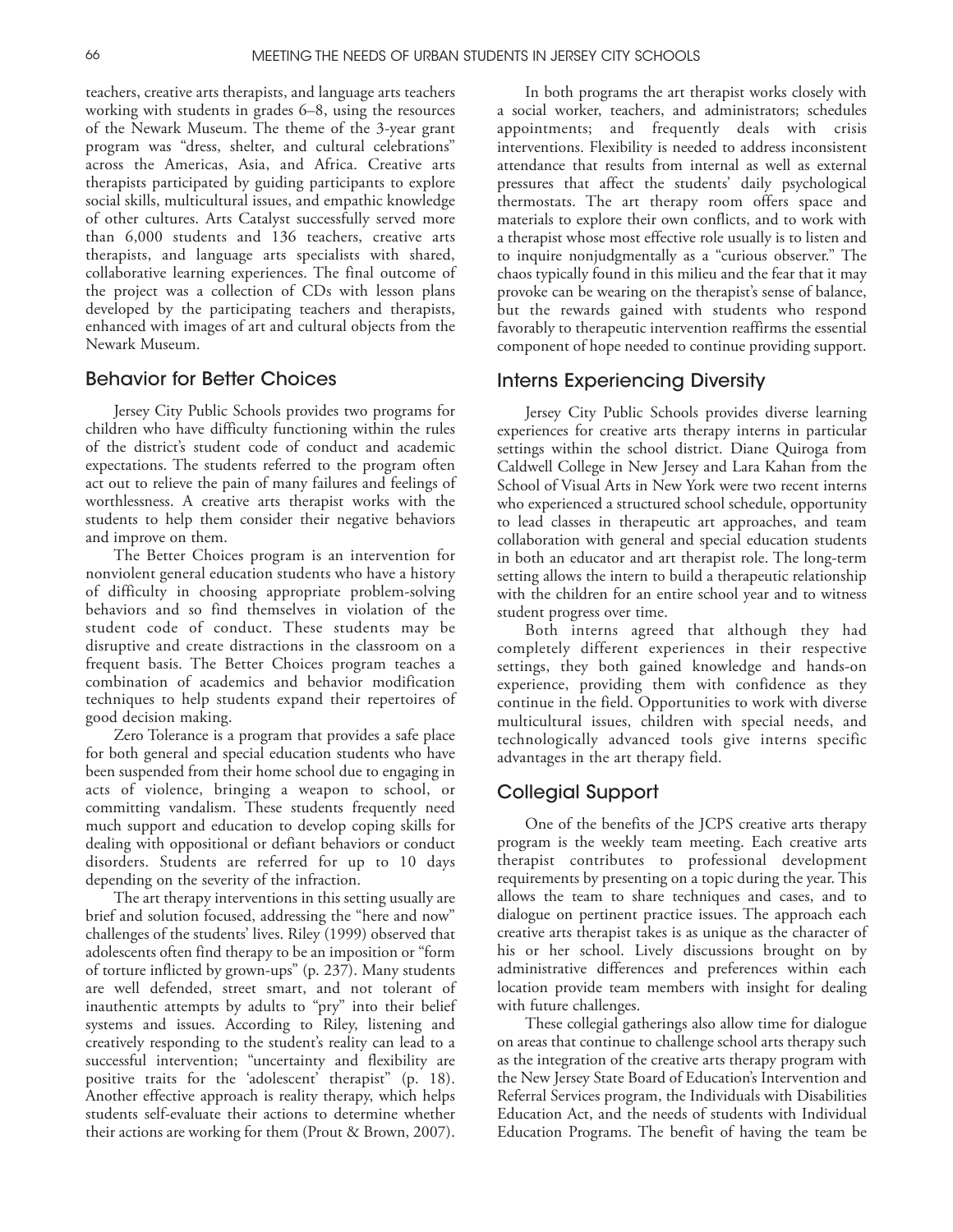present to each other as they listen, resolve, witness, and support fellow team members is valuable for individual and team growth.

#### Challenges Facing the Program

One challenge for a large district like JCPS is not being financially able to provide creative arts therapy services to special education students who do not have a creative arts therapist in their building. As Robbins (1994) observed, art therapy "cannot be divorced from the economic problems that beset healthcare institutions. Each department has a vested interest in obtaining a share of limited space and funds" (p. 214). The balance and weight of building and sustaining the creative arts therapy program is significant. In New Jersey's current atmosphere of severe cuts to education challenges arise when students who are classified or who qualify for special education services are transferred from one school to another or transfer out of the district. If a student's Individual Education Program includes creative arts therapy services as supplementary or related services the school is required to provide such services. This creates a challenge for the creative arts therapy program in a school district of 38 schools and 15 creative arts therapists. Although therapists may support the importance of the Individuals with Disabilities Education Act to provide for students with special needs, at the same time they must take care in how they label their services (for example, using such terms as "related," "supplemental," or "adjunctive") in the face of severely restrictive budgets (National Center for Learning Disabilities, 2009).

Another indisputable challenge is the importance and need for quantifiable evidence to demonstrate the effectiveness of creative arts therapy in the educational setting. Although there is considerable praise and verbal accounts that affirm the JCPS program's success, there are no outcome studies to support these observations. The lack of research is partially due to time restraints; for instance, during the first 6 years of the program, one therapist was utilized to serve as many students as possible in a valiant, "triage" attempt to bandage the students' many emotional, social, and psychological wounds. By the end of the 1998 school year, the district had its first registered art therapist and the program received statewide recognition. Within JCPS, constructive evaluative research is underway. At this juncture, the strongest evidence of the efficacy of creative arts therapy resides in the district's commitment to retain the program at a time of deep and severe budget cuts when each and every vacated position is being evaluated for continuation. Dr. Charles T. Epps, Jr., Superintendent of JCPS and long time supporter of the arts, commented that he was "proud that the Jersey City Public Schools has taken a leadership role in advancing the creative arts therapies" and also stated:

The positive impact the arts have on the lives of the students of the Jersey City Public Schools has long been visible. The value of the creative arts therapies is in utilizing a modality with which most children feel both comfortable and

invigorated to explore behaviors that might obstruct their reaching full academic and emotional potential. It is vital in the educational environment that we address the whole child. (personal communication, July 27, 2009)

Informal research can provide valuable insight for establishing a new program or provide a foundation for developing goals. Over the past 2 years the creative arts therapy team has discussed how to most effectively collect data in such a dynamic, complex environment. Community, home, peers, teachers, school counselors, social workers, crisis intervention specialists, and administrators may all contribute to the day-to-day outcomes of a student. During the past year, JCPS creative art therapists have initiated the collection of quantifiable evidence to support the effectiveness of the creative arts therapy program in the schools.

A further challenge in JCPS is the requirement that creative art therapists hired by the district must become certified teachers within their disciplines. The New Jersey Department of Education (2006) offers an alternative route to certification that is designed for individuals who have not completed a formal teacher preparation program but wish to obtain the necessary training to become a certified teacher. The program assists in the creative arts therapist's transition from a clinical setting into the educational setting. Professional learning challenges may include finding appropriate spaces within a school building for art therapy, understanding the roles of behavioral and nonbehavioral professionals, dealing with administrative mandates and academic priorities, and overcoming the stigma of the word "therapy"—all of which challenge the best of therapists and present roadblocks for their students.

#### Conclusion

Art therapists' embrace of the ideal that "we define ourselves by our own potentials and limitations" (Robbins, 2004) helps to keep us focused. There is often a delicate balance that a therapist must strike to fill the requests and requirements of the school administrator while still providing the student with optimal therapeutic services. These may very well be the same challenges that a graduate creative arts therapy degree program must address, given that it can only simulate real life experiences in the field. In reflecting on these similarities with creative arts therapy in the school setting, Nancy Healy commented:

We do not always have the answers; however, we are and will continue to be a program shaped and molded by the students we serve like clay waiting to respond to the needs presented, always fluid, always flexible, hospitable, welcoming, and safe. (personal communication, April 2, 2009)

Our goal as professionals in a school setting is to find ways to support the children we work with each day. In Jersey City Public Schools, the creative arts therapy team continues to work toward new and better ways to resolve challenges, seek evidence of successful outcomes, improve collegial relationships, and redefine our roles as creative arts therapists in the school.